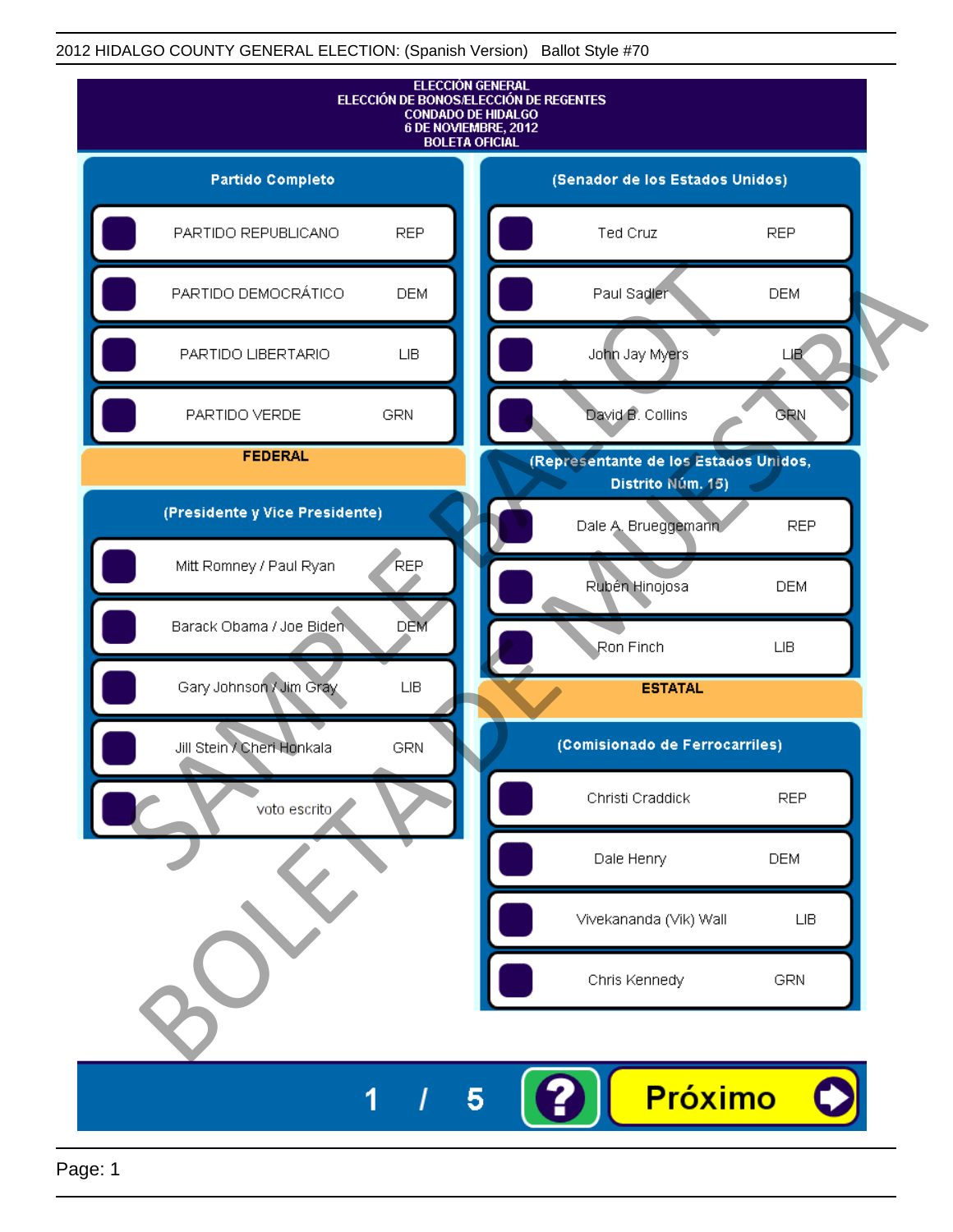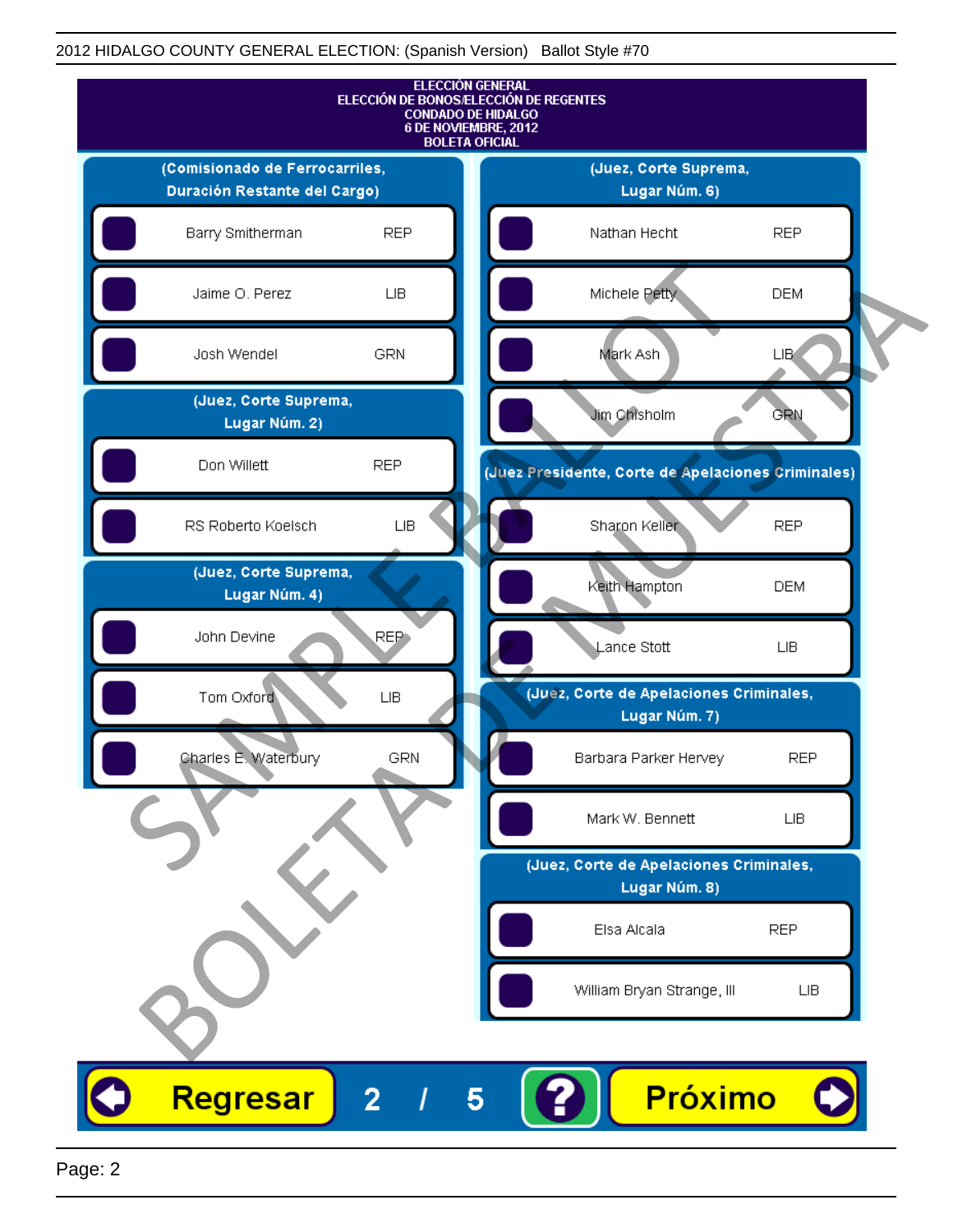

Page: 3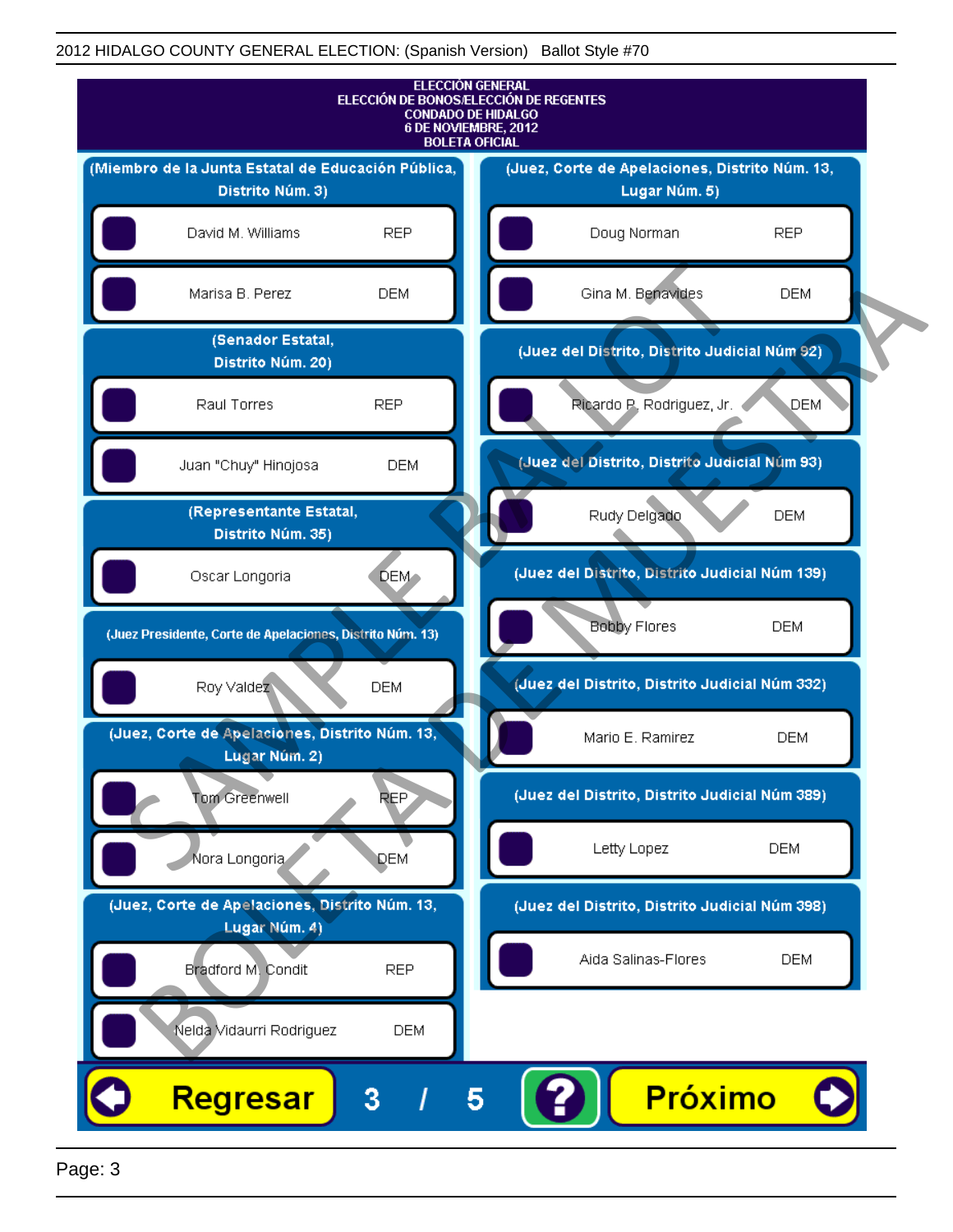| <b>ELECCIÓN GENERAL</b><br>ELECCIÓN DE BONOS/ELECCIÓN DE REGENTES<br><b>CONDADO DE HIDALGO</b><br>6 DE NOVIEMBRE, 2012<br><b>BOLETA OFICIAL</b>                                  |                                           |
|----------------------------------------------------------------------------------------------------------------------------------------------------------------------------------|-------------------------------------------|
| (Juez del Distrito, Distrito Judicial Núm 430)                                                                                                                                   | DISTRITO ESCOLAR INDEPENDIENTE DE LA JOYA |
| Israel Ramon, Jr.<br><b>DEM</b>                                                                                                                                                  | (PARA SINDICO ESCOLAR,<br>Posición 2)     |
| (Juez del Distrito, Distrito Judicial Núm 449)                                                                                                                                   | Mari Gonzalez                             |
| Jesse Contreras<br><b>DEM</b>                                                                                                                                                    | <b>J.J. Garza</b>                         |
| <b>CONDADO</b>                                                                                                                                                                   | (PARA SINDICO ESCOLAR,<br>Posición 4)     |
| (Sherife)                                                                                                                                                                        | Jesus (Chuy) Avendaño                     |
| <b>REP</b><br>Robert Caples                                                                                                                                                      | Narciso "Chicho" Solis                    |
| Guadalupe "Lupe" Trevino<br>DEM                                                                                                                                                  | (PARA SINDICO ESCOLAR,<br>Posición 5)     |
| DISTRITO DE DRENAJE NUMERO UNO DEL CONDADO<br>DE HIDALGO, TEXAS                                                                                                                  | Espie Ochoa                               |
| <b>ELECCIÓN DE BONOS</b>                                                                                                                                                         | Isaac Villalon Sulemana                   |
| (LA EMISIÓN DE BONOS EN LA CANTIDAD DE<br>\$184,000,000.00 Y LA IMPOSICIÓN DE IMPUESTOS<br>SUFICIENTES PARA PAGAR LOS BONOS PARA<br>MEJORAS AL SISTEMA DE DESAGUE DEL DISTRITO?) | (PARA SINDICO ESCOLAR,<br>Posición 6)     |
| A FAVOR                                                                                                                                                                          | Irene M. Garcia                           |
| <b>EN CONTRA</b>                                                                                                                                                                 | Oscar "Coach" Salinas                     |
|                                                                                                                                                                                  | (PARA SINDICO ESCOLAR,<br>Posición 7)     |
|                                                                                                                                                                                  | Arnoldo Ochoa                             |
|                                                                                                                                                                                  | Joel Garcia                               |
| Regresar<br>4<br>5                                                                                                                                                               | <b>Próximo</b>                            |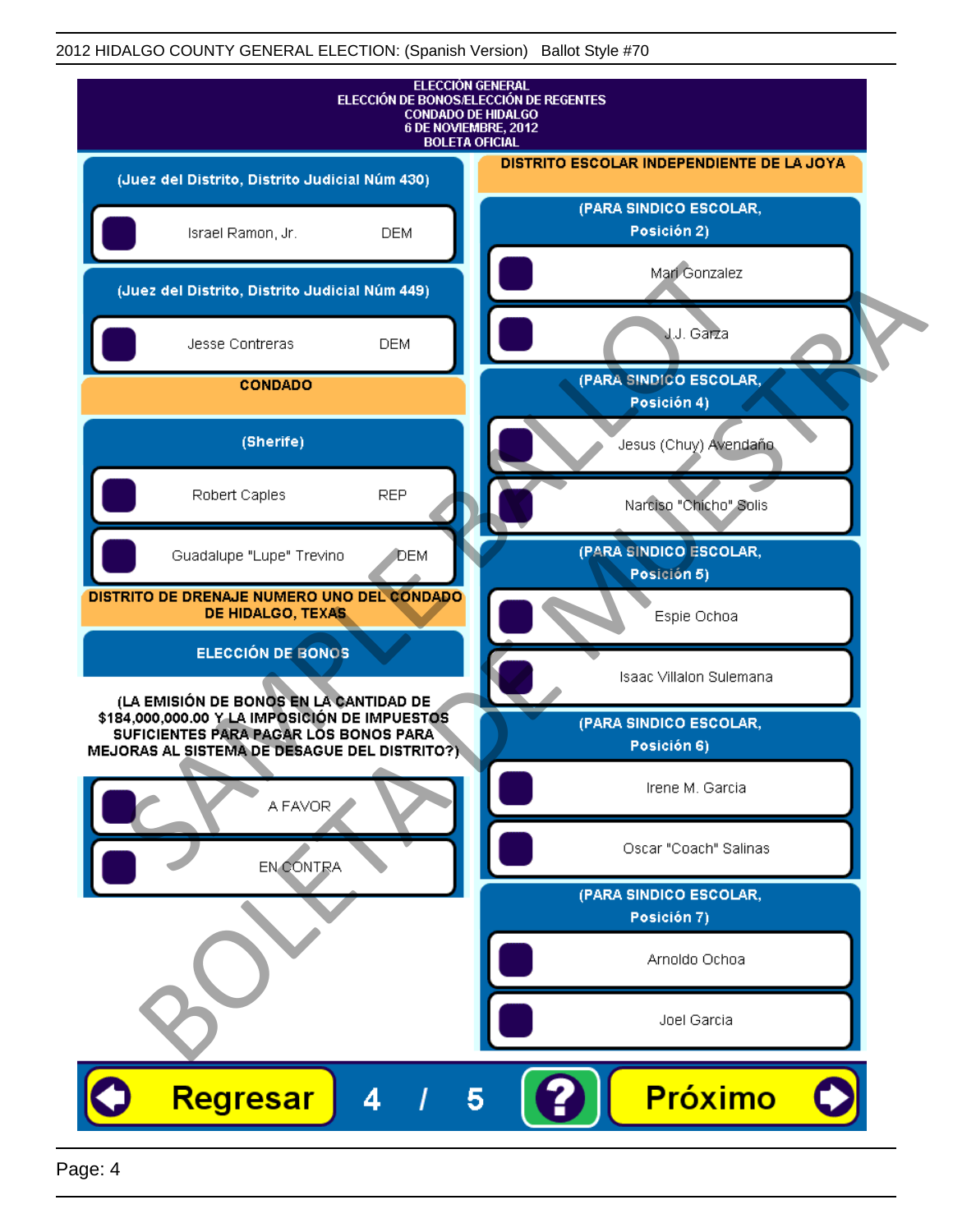# **ELECCIÓN GENERAL** ELECCIÓN DE BONOSÆLECCIÓN DE REGENTES<br>CONDADO DE HIDALGO<br>6 DE NOVIEMBRE, 2012 **BOLETA OFICIAL CANDIDATO SIN CONTENDIENTE DECLARADO ELECTO** (Juez, Corte de Ley del Condado, Núm. 7) Sergio Valdez (DEM) (Asesor-Colector de Impuestos del Condado) Fallo Fall Willdrea, J.I. (DEM)<br>
Consistionado el Condado, Precincto Núm. 1)<br>
A.C. Cuellar Jr. (DEM)<br>
Ullez de Paz, Precinto Núm. 1)<br>
Juez de Paz, Precinto Núm. 1, Lugar Núm. 1)<br>
Gilberto Sentr (DEM)<br>
Robert M. "Bobby" Con misionado del Condiado, Precincto Núm. 1)<br>
Andro del Condiado, Precincto Núm. 3)<br>
ez de Paz, Precinto Núm. 21<br>
algo M. Picer Lo Saerz, Cichi (DEM)<br>
algo M. Picer Lo Saerz, Cichi (DEM)<br>
algo M. Picer Lo Saerz, Cichi (DEM)<br> Revisar Regresar 5 5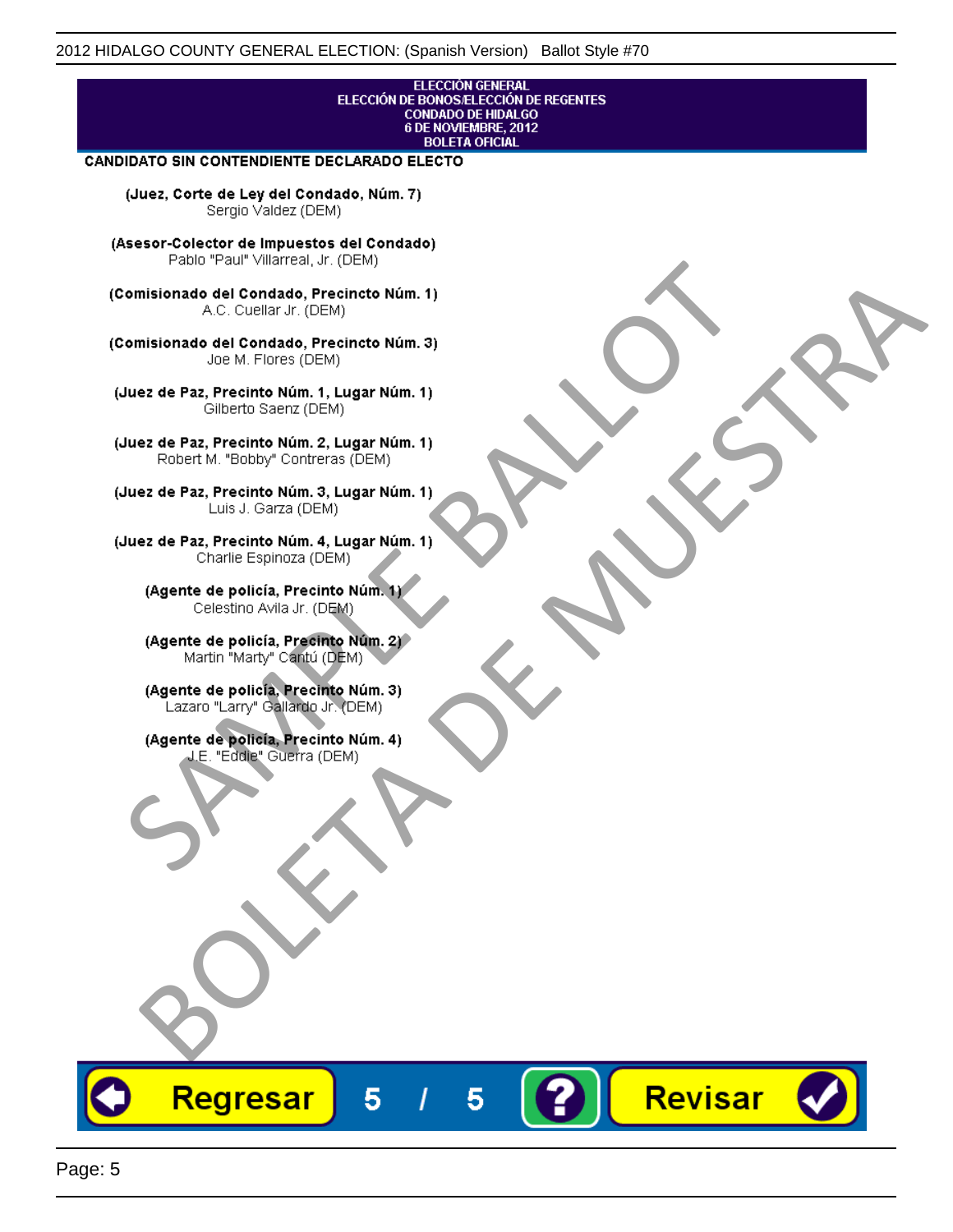Presione el nombre del candidato o el título de la contienda para volver a la contienda.

El botón Votar se iluminará

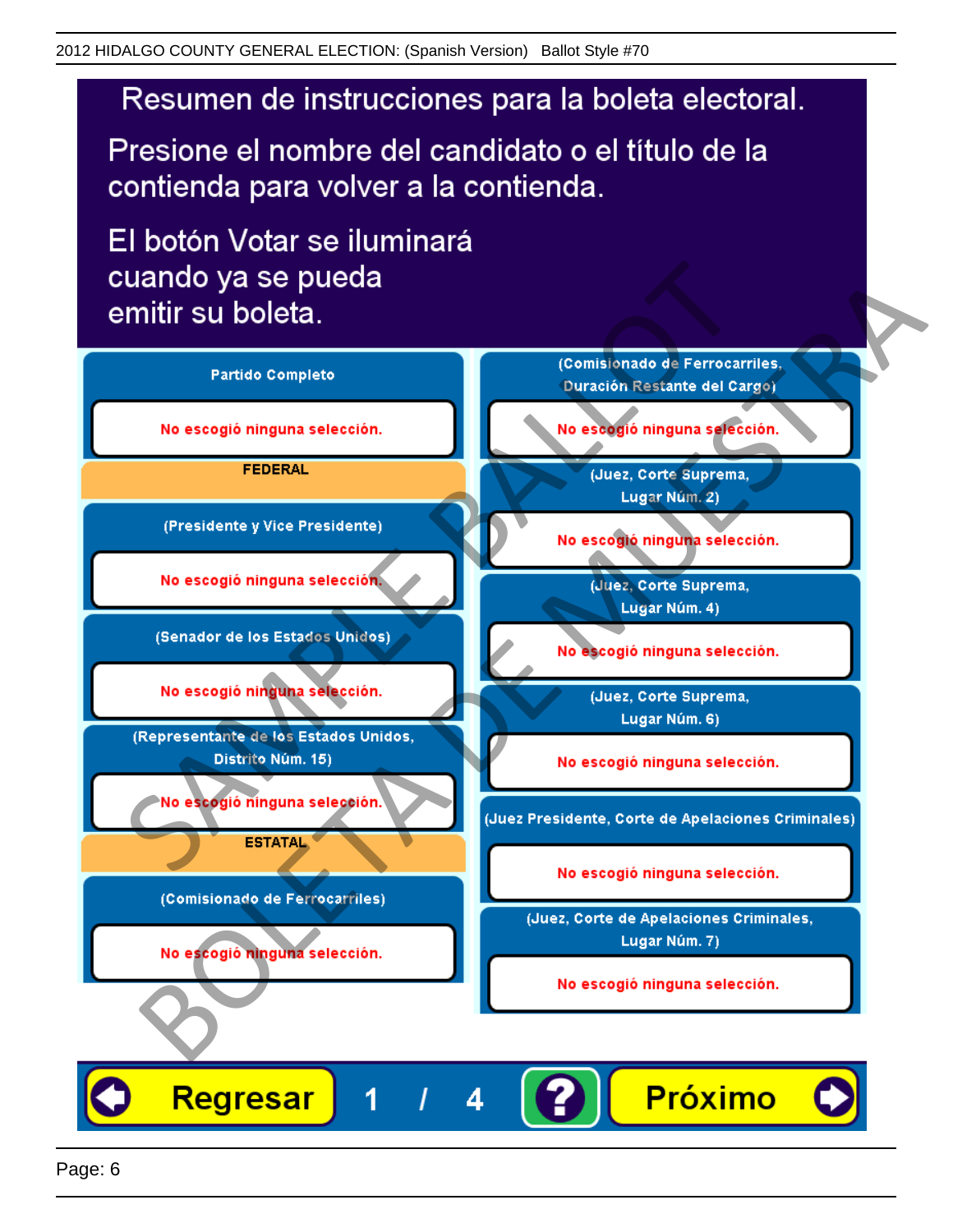Presione el nombre del candidato o el título de la contienda para volver a la contienda.

El botón Votar se iluminará



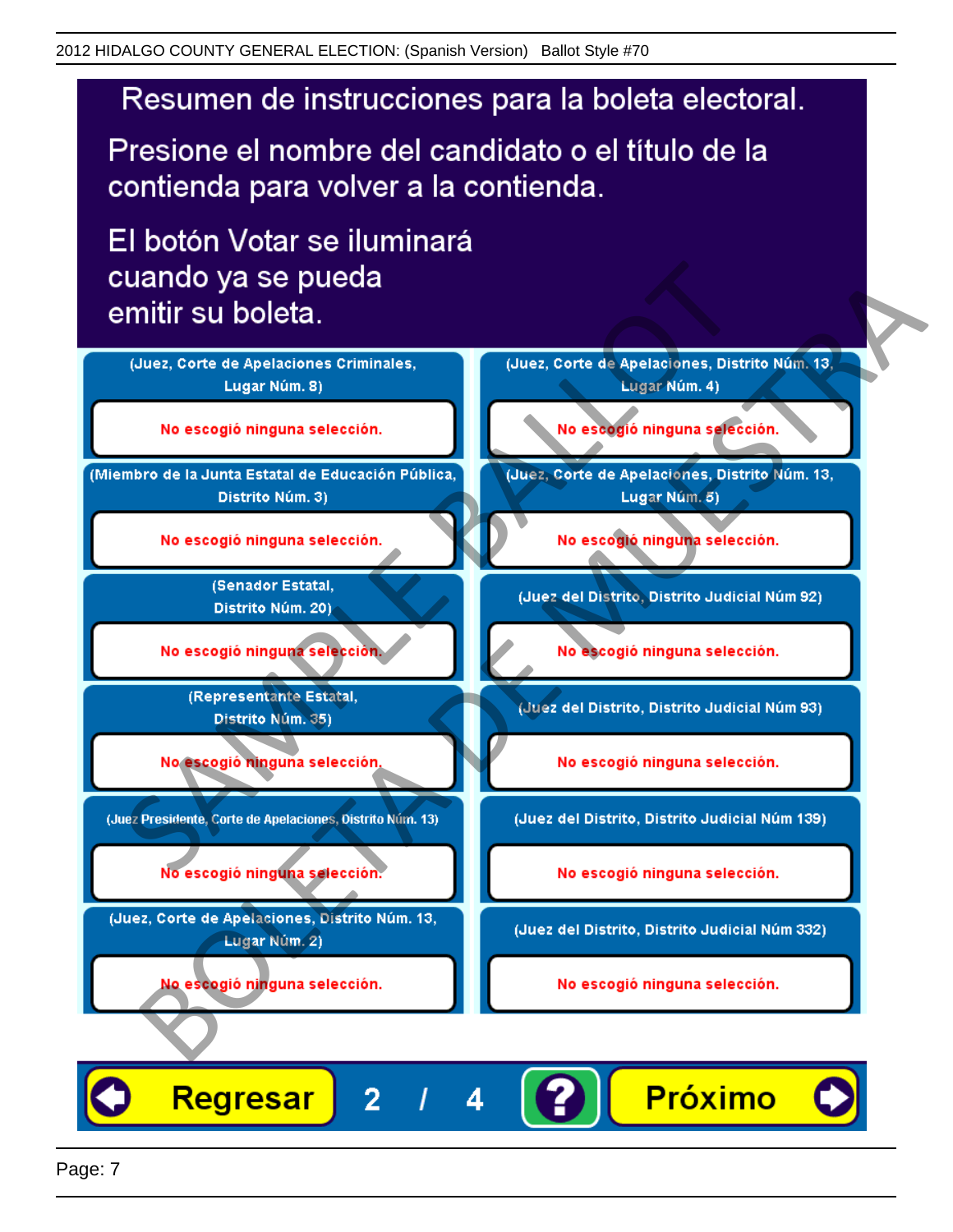Presione el nombre del candidato o el título de la contienda para volver a la contienda.

El botón Votar se iluminará